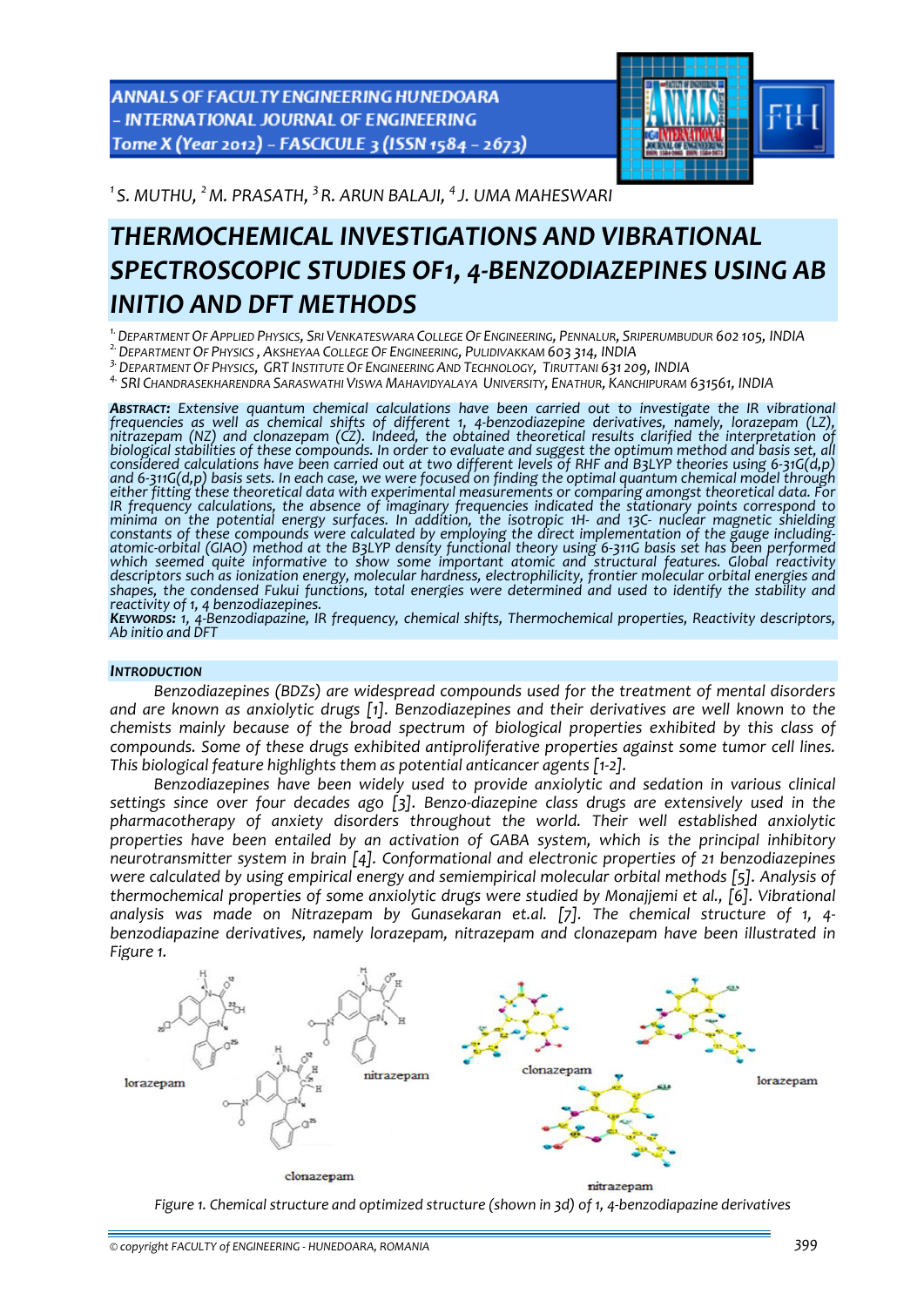*Moreover, it was understood that the chemical structure of a compound and its physical and chemical properties has significant influence on its activity both therapeutic and toxicity. In the literature, we found neither IR data nor chemical shift calculations for these compounds. On the other hand, the experimental evidence for the existence of those derivatives is sparse and has not been developed [8]. So the infrared spectroscopic properties and chemical shift analysis of this species could be of a particular interest. In current research, structural analogy motivated us to investigate the* reliability of RHF and B3LYP theory with 6-31G (d, p) and 6-311G (d, p) basis sets in predicting the *structural properties of these compounds. For this purpose, the IR spectral frequencies as well as their corresponding intensities and also their thermo chemical features related to their structural stabilities have been analyzed. To accomplish this goal, we were hopeful to be able to convey the message that normal frequency analysis is basically sufficient for understanding the stability and accuracy of quantum chemical model. In order to confirm our obtained theoretical data the plotted graphs of frequencies versus intensities and then obtained relative deviation of IR frequency values (Δν IR) in terms of experimental IR spectrum have been calculated. 1H and 13C chemical shifts were calculated which gives a number of relevant parameters (shielding tensors, coupling constants either through bonds or through space, quadrapole interactions) are tensor quantities that contain a richness of information concerning details of the electronic structure and three dimensional structure of the molecule. EXPERIMENTAL*

*The title compounds were purchased from Sigma‐Aldrich chemical company, USA with more than 98% purity and were used as such without further purification to record Fourier transform infrared* (FTIR) spectrum in the region 4000 - 400cm<sup>1</sup> at an accuracy of  $\pm$  4cm<sup>1</sup> on a bruker model IFS 66V *spectrophotometer using the KBr pellet technique. The FT‐Raman spectrum of TMHQ was recorded* using 1064 nm line of Nd: YAG laser of 200mW in the region100-3500 cm<sup>-1</sup> on the BRUCKER IFS-66 V *spectrophotometer equipped with FRA 106 Raman module. The observed FTIR and FT Raman spectrum of the title compounds are shown in Figure 2.*



*Figure 2. FT‐IR and FT‐Raman spectra of a) CZ, b) NZ, c) LZ*

*The quantum chemical calculations have been performed using Gaussian 03W program [9]. Full geometry optimizations and frequency calculations of the fundamental vibrational frequencies of all possible 1,4‐benzodiapazine derivatives have been carried out employing Hartree‐Fock (RHF) [10‐11]and density Functional theory (B3LYP) [12‐13]with 6‐31G(d,p) basis sets [14]. Two different quantum chemical methods have been chosen due to the hydrogen bonding network governed in considered drugs and the satisfactory experimental correlations with the IR spectral frequencies. The absence of imaginary values of frequencies on the calculated vibrational spectrum conforms that the structure deduced corresponds to minimum energy. The assignments of the calculated frequencies are aided by the animation option of chemcraft program. The DFT values were found to be in good agreement with the experimental values after scaling the vibrational frequencies in comparison to the RHF values. Zero point energy corrections scaled by 0.96 have been added to the final obtained energies. For further investigation of the substituent effects, the frequency calculations as well as their corresponding thermo chemical parameters including thermal energies, and enthalpies, Gibbs free energies and entropies of the derivatives of 1,4‐benzodiapazine have been performed to find the most stable candidate for anxiolytic drug which full fills their structural stability.*

*Moreover, to evaluate the applicability of different ab initio methods and basis set effect on the* range of frequency variations, the relative deviation of frequency values ( $\Delta v$  IR) has been estimated in *terms of frequency values taken from experimental IR spectrum through comparing RHF and B3LYP* methods is given in Table 1. Also, the plotted graphs of intensities versus frequencies shown in figure 3 *have been analyzed. In order to investigate the performance and vibrational frequencies for the title compounds correlation coefficients between calculated harmonic and observed fundamental vibrational frequencies for HF and B3LYP method were also calculated. The small difference between the experimental and calculated vibrational modes is observed. This discrepancy can come from the*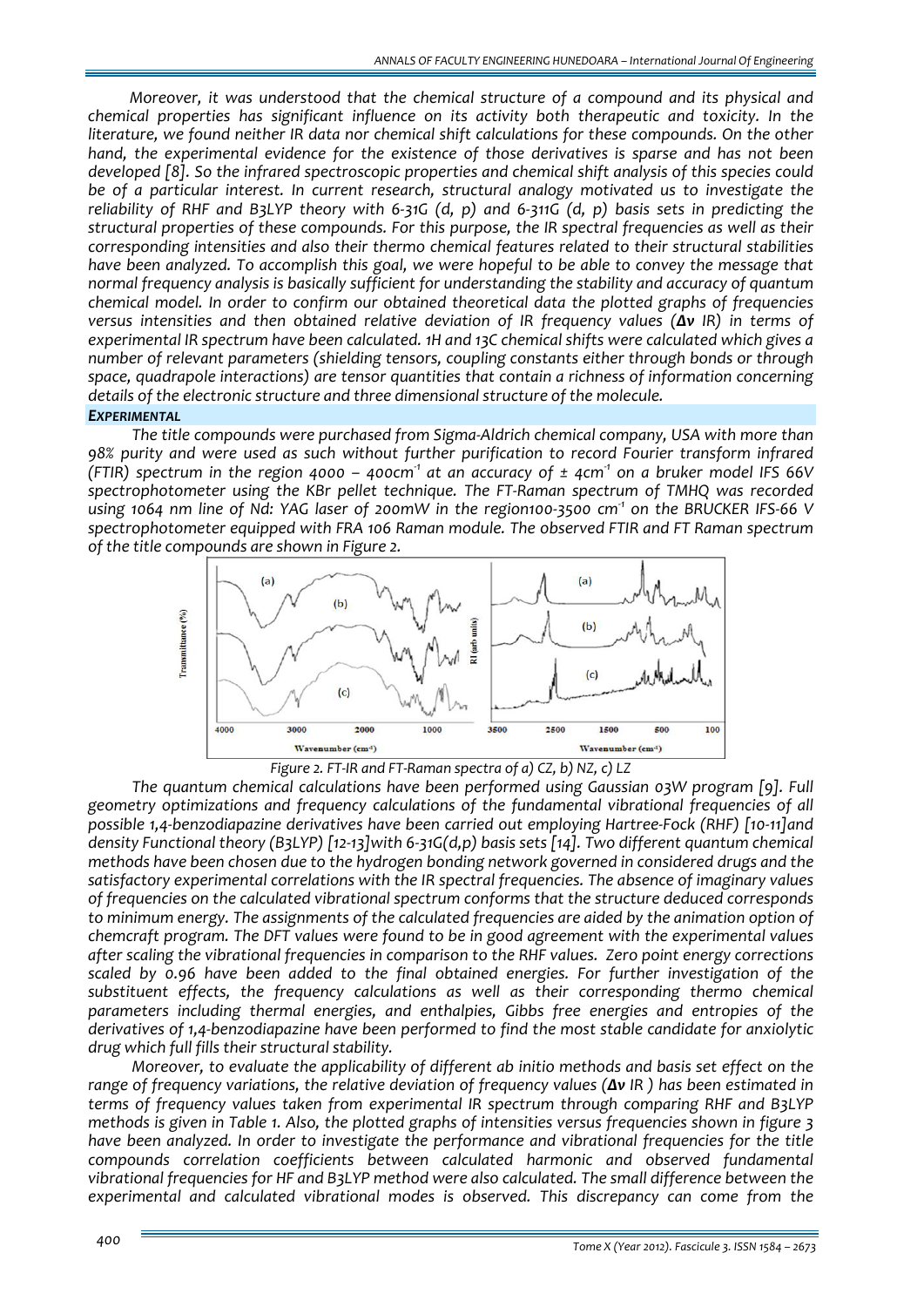*formation of intermolecular hydrogen bonding. Also we note that the experimental results belong to the solid phase and the theoretical calculations belong to the gaseous phase. The frequency values computed at B3LYP level contains known systematic error. Therefore, linearity between the experimental and calculated vibrational frequency can be estimated by plotting the calculated values against experimental frequency (shown in figure 3). Certain values obtained between the two methods, are strongly underestimated. If the variations are omitted, B3LYP calculations provide good linearity between the calculated and experimental frequencies (Cc for HF is around 0.91 and for B3LYP is around* 0.99). Finally, 1H and 13C chemical shifts has been carried out to explore the information about the *structure and some dynamic properties of a sample subjected to a static magnetic field were calculated with GIAO method using corresponding TMS shielding calculated at the B3LYP/6‐311G level.*



*Figure 3. Comparison of computed (a) and observed (b), FTIR spectra of CZ, LZ and NZ Table 1. Relative deviation of IR frequency values in terms of frequency values taken from Experimental IR spectrum with RHF and B3LYP methods.*

| Drugs      | Bond<br>types                                            | Infrared<br>Range | FTIR<br>$(cm-1)$  | FTRaman<br>$(cm-1)$ | <b>RHF</b> | B3LYP | $\Delta$ IR= $ v_{Theo} - v_{Exp} X$<br>100<br>$v_{Exp}$ |         |
|------------|----------------------------------------------------------|-------------------|-------------------|---------------------|------------|-------|----------------------------------------------------------|---------|
|            |                                                          |                   |                   |                     |            |       | RHF                                                      | B3LYP   |
|            | $C = O$                                                  | 1645-1730         | 1682vw            | 1680w               | 1713       | 1709  | 1.84                                                     | 1.60    |
|            | $C=N$                                                    | 1600-1800         | 1620 <sub>W</sub> | 1601 <sub>W</sub>   | 1654       | 1578  | 2.09                                                     | $-2.59$ |
|            | $C-N$                                                    | 1382-1266         | 1275m             | 1277vw              | 1377       | 1299  | 8                                                        | 1.88    |
|            | $C-CI$                                                   | 600-800           | 798m              | 790 <sub>w</sub>    | 792        | 802   | $-0.75$                                                  | 0.50    |
|            | $C-No2$<br>(asym)                                        | 1570-1485         | 1535vw            | 1536vw              | 1652       | 1545  | 7.62                                                     | 0.65    |
| Clonazepam | $C-No2$<br>(sym)                                         | 1370-1320         | 1359m             |                     | 1418       | 1328  | 4.34                                                     | $-2.28$ |
|            | $N-H$                                                    | 3500-3600         | 3425W             | 3425vw              | 3523       | 3437  | 2.86                                                     | 0.35    |
|            | CH <sub>2</sub><br>(asym)                                | 3000±50           | 2950w             | 2978vs              | 3104       | 2960  | 5.22                                                     | 0.33    |
|            | CH <sub>2</sub><br>$\left(\underline{\text{sym}}\right)$ | 2965±30           | 2957 <sub>w</sub> |                     | 3090       | 2950  | 4.49                                                     | $-0.23$ |
|            | $C=O$                                                    | 1645-1730         | 1682vw            | 1680w               | 1732       | 1616  | 2.97                                                     | $-3.80$ |
|            | $C=\overline{N}$                                         | 1600-1800         | 1620 <sub>W</sub> | 1601 <sub>W</sub>   | 1698       | 1602  | 4.81                                                     | $-1.11$ |
|            | $C-N$                                                    | 1382-1266         | 1280m             | 1277 <i>vw</i>      | 1401       | 1339  | 9.45                                                     | 3.85    |
|            | $C-No2$<br>(asym)                                        | 1570-1485         | 1530vw            | 1544vw              | 1609       | 1546  | 5.16                                                     | 1.04    |
| Nitrazepam | $C-No2$<br>(sym)                                         | 1370-1320         | 1359m             |                     | 1461       | 1360  | 7.5                                                      | 0.07    |
|            | $N-H$                                                    | 3500-3600         | 3427 <sub>w</sub> | 3425vw              | 3505       | 3448  | 2.27                                                     | 0.61    |
|            | CH <sub>2</sub><br>(asym)                                | 3000±50           | 2978w             | 2978vs              | 3043       | 3057  | 2.18                                                     | 2.65    |
|            | CH <sub>2</sub><br>(sym)                                 | 2965±30           | 2917 <sub>W</sub> |                     | 2885       | 2871  | $-1.09$                                                  | $-1.57$ |
| Lorazepam  | $C = O$                                                  | 1645-1730         | 1682vw            | 1680w               | 1807       | 1730  | 7.43                                                     | 2.85    |
|            | $C=N$                                                    | 1600-1800         | 1620 <sub>W</sub> | 1601 <sub>W</sub>   | 1734       | 1610  | 7.03                                                     | -0.6    |
|            | $C-N$                                                    | 1382-1266         | 1280m             | 1277vw              | 1261       | 1263  | $-1.48$                                                  | $-1.09$ |
|            | $C-CI$                                                   | 600-800           | 718m              | 720m                | 746        | 710   | 3.89                                                     | $-1.11$ |
|            | $N-H$                                                    | 3500-3600         | 3450w             | 3445vw              | 3513       | 3458  | 1.83                                                     | 0.37    |
|            | $C-CI$                                                   | 600-800           | 790m              |                     | 818        | 790   | 3.54                                                     | 0       |

#### *RESULTS AND DISCUSSION*

*Our investigation have been based on quantum chemical calculations to make shorten the long* way from drug design via synthesis and clinical trials to the final approval of the drug for chemotherapy. *In the structure of nitrazepam, lorazepam and clonazepam seven membered heterocycle which is having two nitrogen and three double bonds named diazepine fused with benzene ring having a NO2 group at*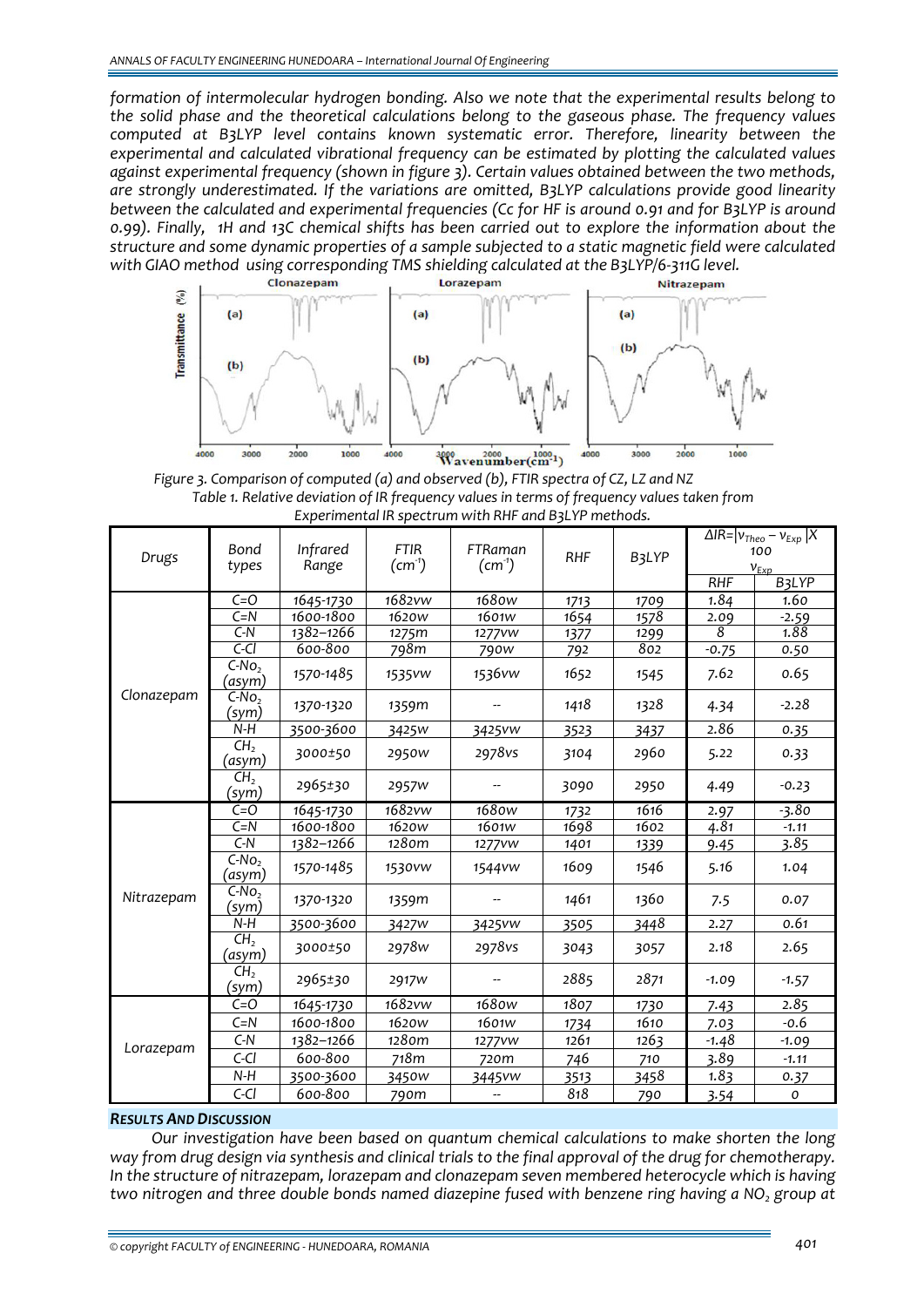*the fifth position of the ring for nitrazepam and clonazepam, lorazepam chlorine atom is attached there and a phenyl ring which lies approximately perpendicular to each other.*

# *ANALYSIS OF THERMO CHEMICAL PROPERTIES*

*Calculated Gibbs free energies, enthalpies, entropies of lorazepam, clonazepam and nitrazepam have been summarized in Table 2.* 

|                      |          | Lorazepam                          |                               |                                         |                 | Nitrazepam                     |                                         |                                 |                              | Clonazepam                         |                                    |                                         |                |
|----------------------|----------|------------------------------------|-------------------------------|-----------------------------------------|-----------------|--------------------------------|-----------------------------------------|---------------------------------|------------------------------|------------------------------------|------------------------------------|-----------------------------------------|----------------|
| <b>Basis</b><br>set  | T<br>(K) | Cal/mol<br>$\Delta E$ x 10 $^{-5}$ | Cal/mol<br>$\Delta$ Hx10 $^5$ | $\Delta G$ x10 <sup>-5</sup><br>Cal/mol | Cal/mol K<br>SP | Cal/mol<br>$\Delta E$ x10 $^5$ | $\Delta H$ X10 <sup>-5</sup><br>Cal/mol | Cal/mol<br>$\Delta G$ x 10 $^5$ | $\frac{\Delta S}{Cal/mol}$ K | Cal/mol<br>$\Delta E$ x 10 $^{-5}$ | Cal/mol<br>$\Delta H$ x to $^{-5}$ | $\Delta G$ x10 <sup>-5</sup><br>Cal/mol | Cal/mol K<br>S |
| HF/<br>$6 - 31G$     | 298      | $-10.98$                           | $-10.98$                      | $-11.37$                                | 130.93          | $-6.03$                        | $-6.03$                                 | $-6.41$                         | 126.28                       | $-8.91$                            | $-8.91$                            | $-9.31$                                 | 134.58         |
| B3LYP/<br>$6 - 31G$  | 298      | $-11.02$                           | $-11.02$                      | $-11.43$                                | 135.14          | $-6.07$                        | $-6.07$                                 | -5.68                           | 130.36                       | $-8.95$                            | $-8.95$                            | $-9.36$                                 | 138.41         |
| B3LYP/<br>$6 - 311G$ | 298      | $-11.03$                           | $-11.03$                      | $-11.43$                                | 135.28          |                                |                                         |                                 |                              | $-8.95$                            | $-8.95$                            | $-9.37$                                 | 139.39         |

*Table 2. Thermo chemical properties of 1, 4 benzodiazepine derivatives obtained at different theoretical levels*



*Figure 4. Calculated against experimental frequency of CZ, LZ and NZ*

*It seems that intermolecular interactions such as hydrogen bonding network stabilize certain chemical compounds. The interference of such a strong interaction depends on the electronegativites of the hydrogen bond donor and acceptor atoms and the distance between them. The reported thermo chemical parameters such as thermal energies, enthalpies and Gibbs free energies of considered drugs at two different RHF and B3LYP levels revealed that Lorazepam has the most negative energy value and* then has the most structural stability amongst other 1, 4-benzodiapazine derivatives. So, as a whole, the *order of stability obtained is thus:*

## *Lorazepam > Clonazepam > Nitrazepam*

*Supposing basis set effect, it is notable that the differences of the thermo chemical parameters of* lorazepam with the large basis set, that is, 6-311G (d, p) seemed very considerable and also may exhibit *the significant stability to compare with clonazepam and nitrazepam which may confirm the above* trend. For more evidence, it is interesting to mention that the positive value of heat of formation ( $\Delta Hf =$ *26.838 cal/mol) has been obtained for lorazepam with Hyperchem program [15, 16] which may confirm* the less stability of lorazepam. On the other hand, the obtained entropy values ( $\Delta S$ ) with both RHF and *B3LYP methods and two 6‐31G and 6‐311G basis sets and suggested the same trend as:*

## *Lorazepam > Clonazepam > Nitrazepam*

*In spite of this observed computational contradictory, we can clearly see that the least stability is corresponded to lorazepam and the energy, enthalpy and Gibbs free energy value of Nitrazepam differs*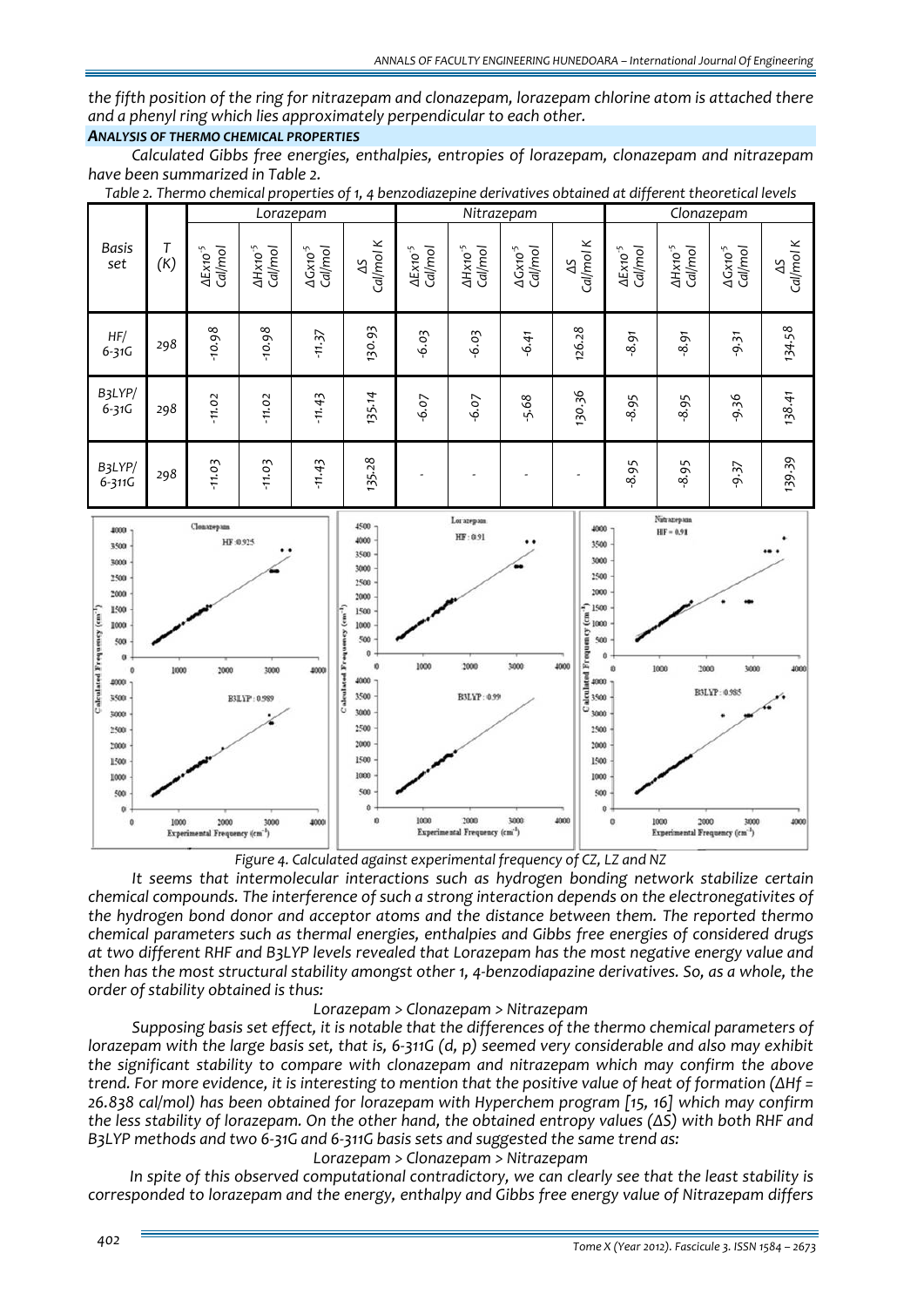*significantly from clonazepam and Lorazepam and this fact could confirm the relative structural instability of Nitrazepam. As a result, our obtained theoretical data the conjugated configuration with the most negative energy or positive entropy values strongest hydrogen bond has been found to be the* most stable one. It is reasonable to be reminded that the results of B3LYP with the larger basis set (6-*311G (d, p) has provided the most reliable description of the thermo chemical properties. Since energy changes obtained with the larger basis set are regular for all systems tasted and the conclusions drawn from B3LYP/6‐31G (d, p).*

# *ANALYSIS OF VIBRATIONAL FREQUENCIES*

*Vibratational frequency calculations, in general, are generally separated into two tasks:*

- *(1) The calculations of the vibrational modes and frequencies.*
- *(2) The calculations of the corresponding thermochemical parameters.*

*The vibrational analysis of 1, 4 benzodiazepines was performed on the basis of the characteristic vibrations of carbonyl, hydroxyl, nitro and phenyl ring modes. Theoretical calculations were performed* using density functional theory (HF and B3LYP) with 6-31G (d, p) basis set. The title molecules are nonplanar and belong to C<sub>1</sub> point group. For C<sub>1</sub> symmetry there would not be any relevant distribution. In our study we have followed two different scaling factors. HF/6-31G (d, p): 0.9181 and B3LYP/6-31G (d, p): *0.9608 [17].The relative deviation of IR frequency values can be estimated using the following equation:* 

$$
\Delta V_{IR} = \frac{\left| V_{Theo} - V_{Exp} \right| \times 100}{V_{Exp}} \tag{1}
$$

#### *OTHER MOLECULAR PROPERTIES*

*We focus on the HOMO and LUMO energies in order to determine if correlations with interesting molecular/atomic properties and chemical quantities exist. In simple molecular orbital theory* approaches, the HOMO energy ( $\epsilon_{HOMO}$ ) is related to the IP by Koopmanns' theorem and the LUMO energy  $(\epsilon_{LUMO})$  has been used to estimate the electron affinity (EA). The higher HOMO energy corresponds to *the more reactive molecule in the reactions with electrophiles, while lower LUMO energy is essential for* molecular reactions with nucleophiles [18]. If  $-\epsilon_{HOMO} \approx IP$  and  $-\epsilon_{LUMO} \approx EA$ , then the average value of the HOMO and LUMO energies is related to the electro negativity ( $\varphi$ ) defined by Mulliken [19] with  $\varphi$ = IP + *EA/2. In addition, the HOMO‐LUMO gap is related to the hardness (η)[20]*

$$
\eta = \varepsilon_{\text{LUMO}} - \varepsilon_{\text{LUMO}}/2 \tag{2}
$$

*In the past the hardness has been associated with the stability of chemical system [21]. This* finding reported as the principle of maximum hardness formulated by Parr and Pearson [22-25]: a rule *that "molecules arrange themselves to be as hard as possible". Essentially, as Pearson [50] stated in, hardness measures the resistance to change in the electron distribution in a molecule. The hardness and aromaticity show same relationship. In a number of studies shown [26] that a small HOMO‐LUMO gap has been associated with antiaromaticity, and vice versa the larger the HOMO‐LUMO energy gap is associated with aromaticity.* 



*Figure 5. Atomic orbital HOMO – LUMO composition of the molecular orbital for a) Clonazepam, b) Lorazepam and c) Nitrazepam*

*Moreover Haddon and Fukuhaga[27] showed that a direct relationship exist between the resonance stabilization energies and the HOMO‐LUMO gaps in annulenes and demonstrated connection between the thermodynamic stability and kinetic stability (reactivity) of aromatic compounds [28]. They presented the following formula for such relation:*

$$
RE = (\pi \rho_{rs})^2 (\epsilon_{LUMO} - \epsilon_{LUMO})/24
$$
\n(3)

*where RE is the resonance energy and ρ rs is the bond order of the r‐s bond.*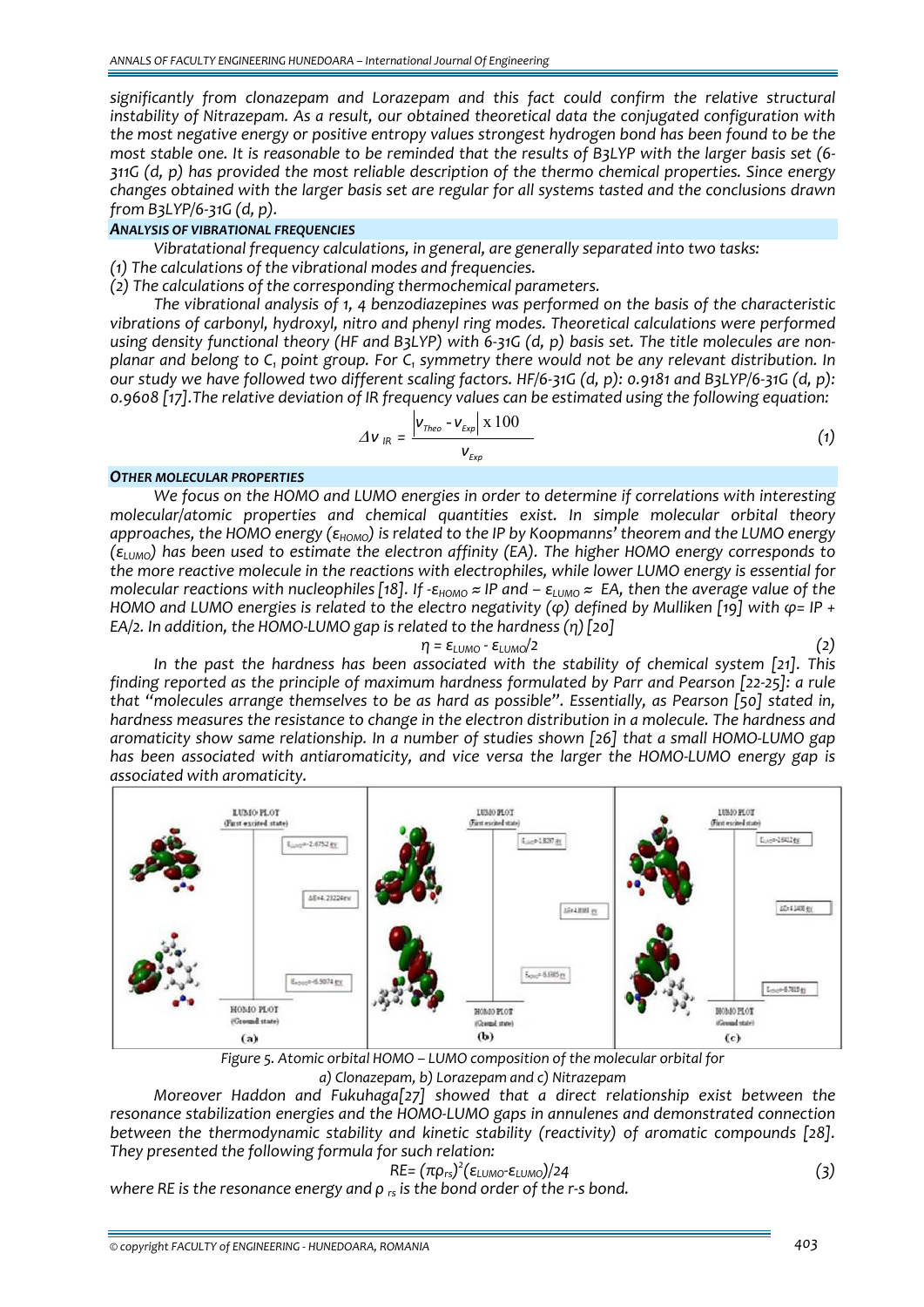|                   |              | Clonazepam   |            | Lorazepam          | Nitrazepam  |           |  |
|-------------------|--------------|--------------|------------|--------------------|-------------|-----------|--|
| Parameters        | $HF/6-$      | B3LYP/6-     | $HF/6-$    | $B3LYP/6-$         | $HF/6-$     | B3LYP/6-  |  |
|                   | 31G(d,p)     | 31G(d,p)     | 31G(d,p)   | 31G(d,p)           | 31G(d,p)    | 31G(d,p)  |  |
| Total energy      | $-1420.9003$ | $-1427.4134$ | -1751.2058 | <u>-1757.</u> 7389 | $-962.0053$ | -967.8186 |  |
| Zero-point energy | 156.69468    | 144.82485    | 150.95259  | 139.96864          | 162.87018   | 151.11039 |  |
| Rotational        | 0.28140      | 0.28230      | 0.26995    | 0.27108            | 0.33324     | 0.32933   |  |
| constants         | 0.24331      | 0.23391      | 0.26008    | 0.25565            | 0.29338     | 0.28923   |  |
|                   | 0.16069      | 0.15462      | 0.16982    | 0.16629            | 0.17194     | 0.16872   |  |
| Entropy           |              |              |            |                    |             |           |  |
| Total             | 134.580      | 138.414      | 130.936    | 135.147            | 126.283     | 130.361   |  |
| Translational     | 43.139       | 43.139       | 43.185     | 43.185             | 42.799      | 42.799    |  |
| Rotational        | 34.634       | 34.709       | 34.555     | 34.588             | 34.213      | 34.258    |  |
| Vibrational       | 56.807       | 60.567       | 53.196     | 57.374             | 49.271      | 53.305    |  |
| Dipole moment     | 2.7491       | 2.5829       | 3.6570     | 3.2874             | 1.2259      | 1.3876    |  |

| Table 3. Theoretically computed energies (a.u), zero-point vibrational energies (kcal mol <sup>-1</sup> ),                 |  |
|----------------------------------------------------------------------------------------------------------------------------|--|
| rotational constants (GHz), entropies (cal mol $^1$ K $^1$ ), dipole moment (D) and heat capacity (kcal mol $^1$ k $^1$ ). |  |

*Unlike thermodynamic stability, which is a (Table 3) unique property of ground state, the kinetic stability (reactivity) measures how fast particular reaction goes. The reactivity depends on energies of reactants, reaction transition states and also intermediates with possibility of various subsequent reactions leading to stable products. This illustrates the difficulties of formulating general quantitative reactivity descriptors based on ground state calculations. On the other hand it is well known that the aromatic compounds undergo electrophilic substitution reactions (aromatic substitution) more easily than they do addition reactions. In other words they exhibit tendency to retain their π‐electron delocalized structure herewith resonance stabilization energy unchanged. Accordingly the relationship between the change of resonance energy and reaction activation energy exists and it depends on the reaction type [29]. Since there is connection between resonance energy and HOMO/LUMO energy separation [28‐30]the reactivity can be closely related to the hardness and HOMO/LUMO energies.* 

*So the idea of absolute hardness (half of HOMO/LUMO energies) is commonly used as a criterion* of chemical reactivity and stability [30]. As a result Aihira et al [31] proposed index using HOMO-LUMO *energy separation multiplied by a number of conjugated atoms and successfully applied this index to measure reactivity of policyclic aromatic hydrocarbons [31]. This index was found to correlate with chemical reactivity of particular aromatic system. Langenaeker [32] proposed the local hardness reactivity descriptor based on global hardness and demonstrated its superiority in predicting intramolecular reactivity for aromatic electrophilic substitution. Roy et al [33] studied the reactivity of some aromatic aldehydes toward acid‐catalyzed aromatic exchange reactions with the DFT based reactivity descriptors hardness and local hardness. They interpret the reactivity trends with the trends of aromaticity of aromatic aldehides. They pointed out that in this instance, the aromatic ring influences the reactivity through aromatic π‐electron delocalization of positive charge; increasing aromaticity causes the increase of hardness and the decrease of reactivity. So the presented contributions revealed the fact that high aromaticity and hardness are measures of high stability and low reactivity in the particular aromatic systems.* 

*The global electrophilicity index ω was introduced by Parr<sup>33</sup> and calculated using the electronic chemical potential φ and chemical hardness η:*

$$
\omega = \varphi^2/2\eta
$$

*/2η (4) According to the definition this index measures the propensity of a species to accept electrons. Under Domingo et al [34] the high nucleophility and electrophility of heterocycles corresponds to opposite extremes of the scale of global reactivity indexes. A good, more reactive, nucleophile is* characterized by a lower value of  $\varphi$ , w; and conversely a good electrophile is characterized by a (Table 4) *high value of φ, ω.*

Table 4. Calculated Ionization Potential (IP), Electron Affinity (EA), Electronegativity ( $\varphi$ ), Hardness (n) and *Electrophilicity (ω) of 1, 4 benzodiazepines*

|                                 |                    | Clonazepam |           | Lorazepam    | Nitrazepam |              |  |
|---------------------------------|--------------------|------------|-----------|--------------|------------|--------------|--|
|                                 | НF<br><b>B3LYP</b> |            | НF        | <b>B3LYP</b> | НF         | <b>B3LYP</b> |  |
| E(a.u)                          | $-1420.9$          | $-1427.4$  | $-1751.2$ | $-1757.7$    | $-962.0$   | $-967.8$     |  |
| $\Delta H$ -L(ev)               | 10.7040            | 4.2322     | 11.1834   | 4.8088       | 10.4697    | 4.1408       |  |
| $\varepsilon_{\text{Homo}}(ev)$ | -9.3956            | $-6.9074$  | $-9.1192$ | $-6.6385$    | $-9.1371$  | $-6.7819$    |  |
| <u>ε<sub>ιυмο</sub>(ev)</u>     | 1.3083             | $-2.6752$  | 2.0643    | -1.8297      | 1.3326     | $-2.6412$    |  |
| $\varphi$ (ev)                  | $-4.043$           | $-4.791$   | $-3.527$  | $-4.234$     | $-3.902$   | $-4.711$     |  |
| n(ev)                           | $-5.351$           | $-2.116$   | $-5.591$  | $-2.4044$    | $-5.234$   | $-2.070$     |  |
| $\omega$ (ev)                   | $-1.527$           | $-5.423$   | $-1.112$  | $-3.727$     | $-1.454$   | $-5.361$     |  |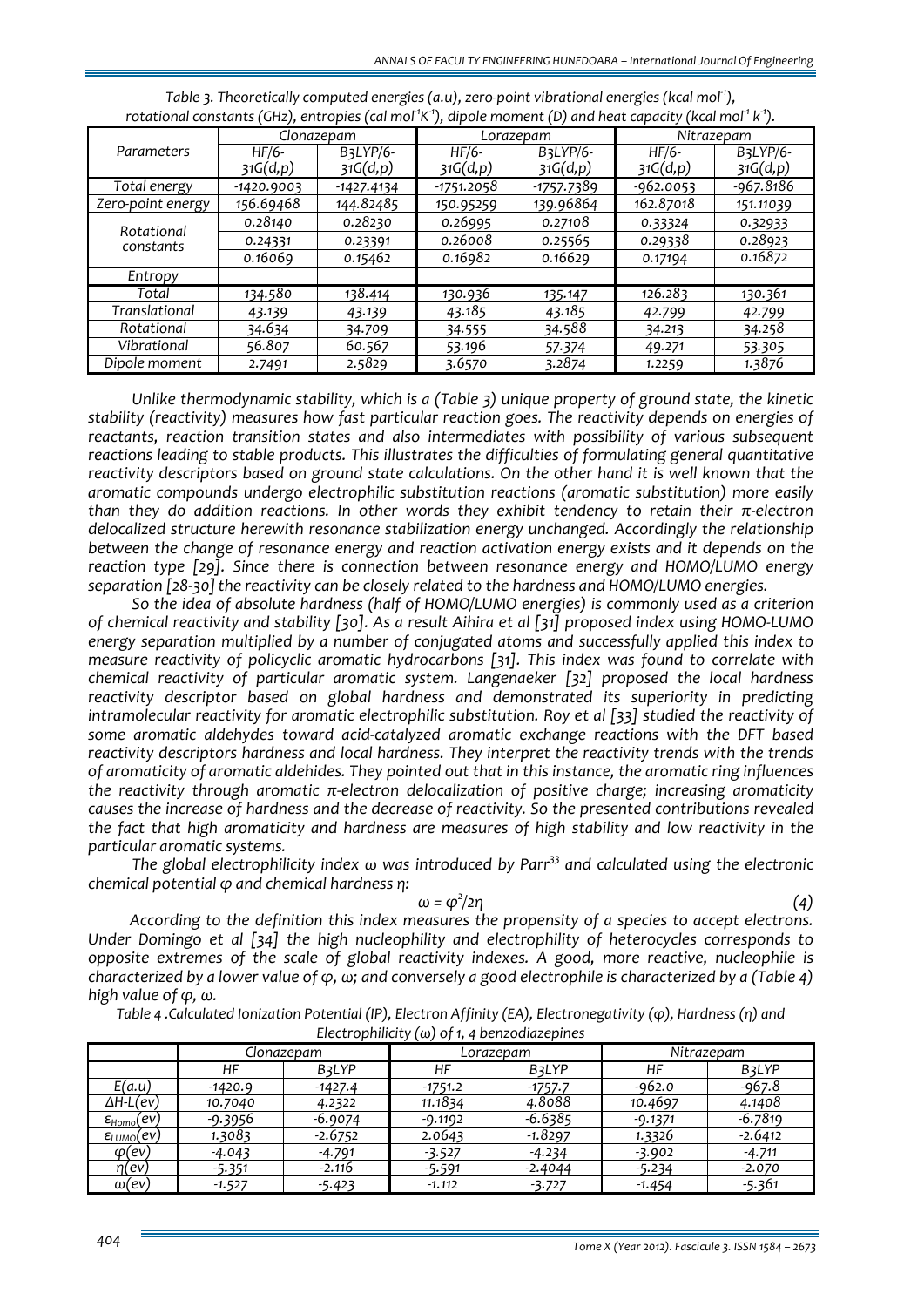#### *CONCLUSIONS*

The HF and DFT calculations carried out using standard 6-31G (d, p) basis set gives a reasonable fit *for bands assigned experimentally. The frequencies assigned were performed from FTIR and FTRaman spectrum. A thorough analysis of the most important vibrational frequencies allowed us to assign relative deviation to particular experimental vibrations. It is also interesting to notice a good agreement between the experimental and theoretical spectra, which allowed us to validate the computational approach presented in this study. Calculated Gibbs free energies, enthalpies, entropies obtained with the larger basis set provided the most reliable description.* 

 $HF/6-31G$  (d, p) and B3LYP/6-31G (d, p) calculations were used in this study to compare the *performance of both approaches in the interpretation of reactivity descriptors. HF and DFT calculated* reactivity descriptors: E,  $\varphi$ , n,  $\omega$ ,  $\Delta$  H-L, bond length and bond orders show very similar reactivity *descriptor values, and yield reasonable agreement with the relevant experiment reactivity results. In general theoretical results are in complete agreement with observed experimental reactivity.*

## *NOMENCLATURE, GREEK SYMBOLS*

- *∆νIR Relative deviation of IR frequency*
- *η Chemical hardness*
- 
- *R*<sub>rs</sub> Bond order of the r-s bond.<br> *ω* Global electrophilicity index
- *<sup>ω</sup>Global electrophilicity index <sup>φ</sup>Electronic chemical potential*
- 

#### *REFERENCES*

- [1.] Dourlat J, Liu WQ, Gresh N and Garbay C .2007. Novel 1,4-benzodiazepine derivatives with antiproliferative *properties on tumor cell lines Bioorg. Med. Chem. Lett. Vol.17, pp.2527‐2530.*
- [2.] Sinha J, Kurup A, Paleti A and Gupta SP .1999, Quantitative structure-activity relationship study on some *nonpeptidal cholecystokinin antagonists, Bioorg. Med. Chem. Lett.Vol.7, pp.1127‐1130*
- -3.] Zarghi A, Tabatabai A, Faizi M, Ahadian A, Navabi P and Zanganeh V .2005. Design and Synthesis of new 2-<br>.substitued-5-(2-benzylthio phenyl)-1, 3, 4-oxadiazoles as Benzodiazepine Receptor agonists, Bioorg.Med. *Chem. Lett. Vol.1863, pp.15‐29.*
- *[4.] Ingman K, Sallinen J, Honkanen A and Korpi ER. 2004, Comparison of deramciclane to Benzodiazepine agonists in behavioural activity of mice and in alcohol drinking of alcohol‐ Preferring rats Pharmacol. Biochem. Behavior, Vol.77, pp. 847‐854*
- [5.] Berezhnoy D, Baur R, Gonthier A , Foucaud B, Goldner M and Sigel E.2005. Conformational changes at *benzodiazepine binding sites of GABA (A) receptors detected With a novel technique J.Neurochem, Vol.92, pp.859‐866*
- [6.] Monajiemi M, Razavian MH, Mollaamin F, Naderi F and Honarparvar B .2010. Thermo-chemical investigation and NBO analysis of some anxileotic as Nano-drugs African Journal of Pharmacy and Pharmacology, Vol. 4 (8), *pp.521‐529*
- *[7.] Gunasekaran S, ArunBalaji R, kumaresan S and Anand S.2009, Computation and Interpretation of vibrational spectra on the structure of Nitrazepam using semi‐empirical And density functional methods International Journal of Chem Tech Research, Vol.1 (4), pp.1109‐1124.*
- [8.] Remko M, Piet T and Duijnen V .1999. the gas-phase acidities of substituted dithiosilanoic acids, Chem. Phys. *Lett. Vol.308, pp.242‐48*
- *[9.] Frisch MJ, Trucks GW, Schlegel HB, Scuseria GE, Robb MA, Cheeseman JR, Zakrzewski VG, Montgomery JA,* Stratmann RE, Burant JC, Dapprich S, Millam JM, Daniels AD, Kudin KN, Strain MC, Farkas O, Tomasi J, Barone V, Cossi M, Cammi R, Mennucci B, Pomelli C, Adamo C, Clifford S, Ochterski J, Petersson GA, Ayala PY, Cui Q, *Morokuma K, Malick DK, Rabuck AD, Raghavachari K, Raghavachari JB, Cioslowski J, Ortiz JV, Baboul AG,* Stefanov BB, Liu G, Liashenko A, Piskorz P, Komaromi I, Gomperts R, Martin RL, Fox DJ, Keith T, Laham MA, *Peng CY, Nanayakkara A, Gonzalez C, Challacombe M, Gill PMW, Johnson B, Chen W, Wong MW, AndresJL, Gonzalez C, Gordon MH, Replogle ES and Pople JA.1998. Gaussian, Inc., Pittsburgh PA, Gaussian 03W.*
- .1951 Roothan CCJ .1951. New developments in molecular orbital theorv Rev. Mod. Phys, Vol.23, pp.69
- .772 -1951, Pople JA and Nesbet RK .1954. Self-Consistent Orbitals for Radicals J. Chem. Phys.Vol.22, pp.571 [
- [12.] Becke A D .1993. A new mixing of Hartree-Fock and local density-functional theories J.Chem. Phys, Vol.98, *pp.1372 ‐ 1377.*
- [13.] Lee C, Yang W and Parr RG .1998. Development of the Colle-Salvetti correlation-energy Formula into a *functional of the electron density, Phys. Rev. B, Vol.37, pp.785‐789*
- ,Frisch MJ, Pople JA and Del Bene JE .1985. Molecular Orbital Study of the Dimers (AHn) 2 Formed from NH3 [14.] *OH2, FH, PH3, SH2, and CIH J. Phys. Chem.Vol.89, pp.3669‐3674.*
- [15.] Schove LT, Perz JJ and Loew GH .1994. Molecular determinants of recognition and activation at the cerebellar *benzodiazepine receptor site, Bioorg Med. Chem.Vol.2, pp. 1029‐1049.*
- [16.] Loew GH, Nienow JR and Poulsen M.1984. Theoretical structure-activity studies of Benzodiazepine analogues. *Requirements for receptor affinity and activity Mol.Pharmacol. Vol.1999, pp.26‐34.*
- *[17.] Scott AP and Radom L .1996. Harmonic Vibrational Frequencies: An Evaluation of Hartree−Fock, Møller−Plesset, Quadratic Configuration Interaction, Density Functional Theory and Semiempirical Scale Factors J. Phys. Chem.Vol.100, pp.16502‐16513.*
- 
- 19.] Mulliken RS. 1934. A New Electroaffinity Scale; Together with Data on Valence States and on Valence *Ionization Potentials and Electron Affinities, J. Chem. Phys. Vol.2,pp.782‐ 794.*
- *[20.] Parr RG and Pearson RG, 1983 Absolute hardness: companion parameter to absolute electronegativity, J. Am. Chem. Soc., Vol.105, pp.7512‐7516*